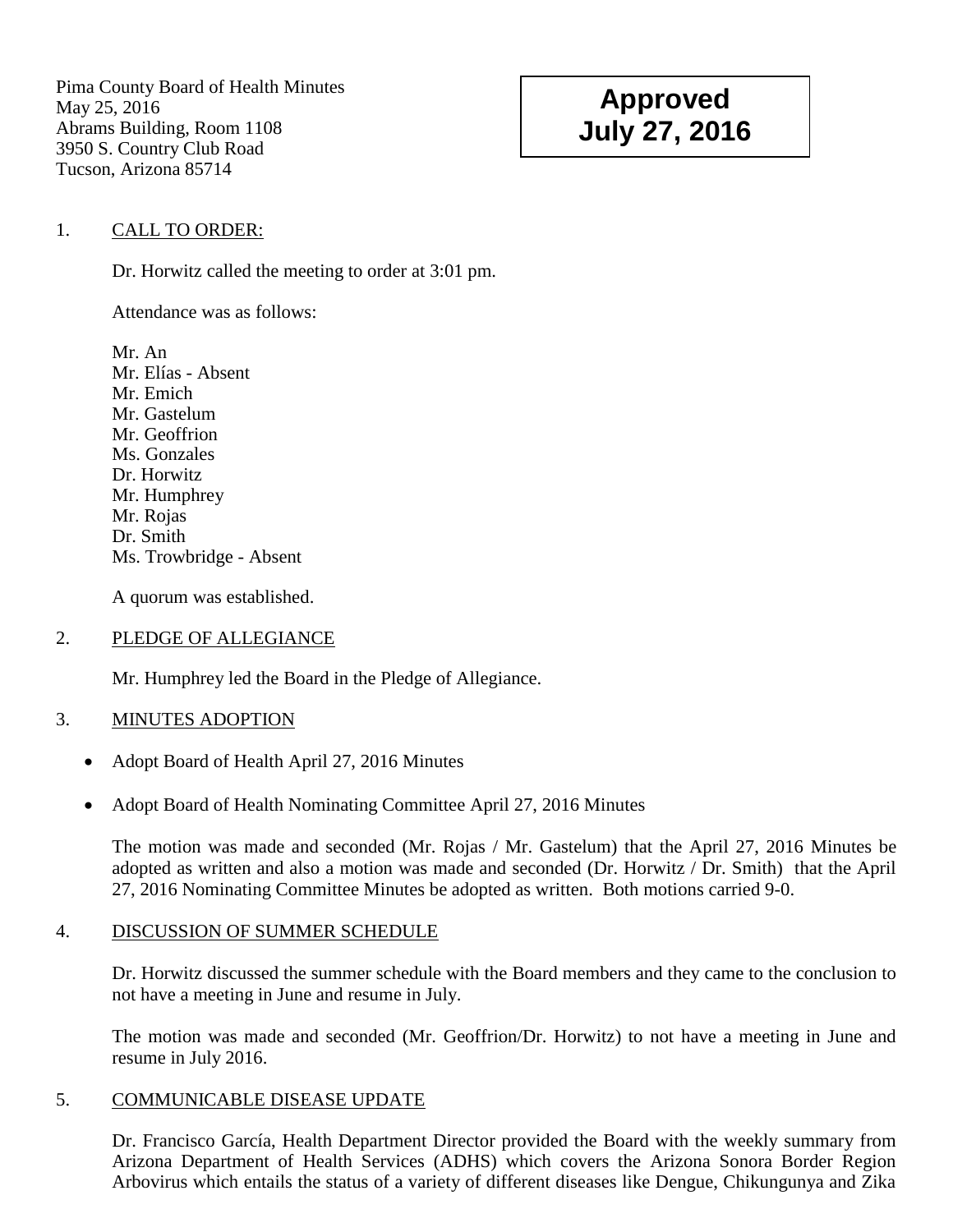Virus in Mexico. Dr. Garcia stated he has great communication with ADHS and Mexico regarding their status of different diseases. Yuma, Arizona had an outbreak of Dengue a few summers ago and due to this communication and surveillance program, they were able to tell there was going to be an outbreak. Dr. Garcia stated that Dengue, Chikungunya and Zika virus are primarily found in the southern part of the country. The reason this surveillance program is necessary because there is a fair amount of tourism that goes on from Mexico to the US. Dr. Garcia also informed the Board that the County is also working with the Tucson Sector of U.S Customs and Border Protection and the Federal Bureau of Investigation to make sure the County is aware of what everyone is doing regarding infectious disease. Dr Garcia said the County Vector program is still trapping and keeping track of the mosquito population to make sure if a Zika Virus is identified in Pima County they will be able to handle it quickly before it gets out of control.

## 6. BUDGET UPDATE

Marcy Flanagan, Deputy Director introduced Garrett Hancock, Business Operations Division Manager who informed the Board of the status of the Health Department Budget. Mr. Garrett informed the Board that the Pima County Board of Supervisors failed to pass a tentative \$1.23 billion tentative budget for the coming fiscal year, with two votes for and two votes against. Mr. Hancock stated that after a back and forth discussion between Supervisor Ally Miller and the three other supervisors present, Miller and Supervisor Ray Carroll voted no and Supervisors Sharon Bronson and Richard Elías voted yes. Supervisor Ramón Valadez was not present and attempts to reach him by the Star after the meeting were unsuccessful.

The tentative budget, which sets a spending ceiling that can be lowered when the final budget is approved, will be reconsidered at the board"s regularly scheduled meeting on June 7, 2016. That will likely push adoption of a final budget back to the board's first meeting in July, instead of June 21, according to County Administrator Chuck Huckelberry. The tentative budget calls for a total property tax increase of 12.3 cents for every \$100 of taxable assessed value, raising the combined primary and secondary rate to \$6.0395 per \$100 of assessed value. Mr. Hancock also went over the current totals of where the Health and Pima Animal Care Center currently stand for the 2016 fiscal year. Mr. Hancock stated the main difference between fiscal year 2016 to fiscal year 2017 for the Health & PACC budget would be the increase of Pima County employee healthcare benefits that have changed and also the Pima County will be entering into a new lease program, where all the departments are going to get new computers and hardware every three years.

#### 7. ACCREDITATION UPDATE AND NEXT STEPS

Marcy Flanagan, Health Department Deputy Director introduced Alan Bergen, Program Manager Senior to update the Board on the status of the Accreditation process and what the next steps are for the health department. Dr. Francisco García, Health Department Director announced to the Board that the health department has been accredited. Mr. Bergen told the Board that the Public Health Accreditation Board (PHAB) presented them with their report two months after the site visit and PHAB is big on going green so the large report was given electronically so Mr. Bergen is trying to create a paper book of the report so it is easier to review. Once the process is complete Mr. Bergen will present the book to the Board. Mr. Bergen went over the highlights of the report. He said there were 97 measures they were scored on and he stated the department scored high. Soon after the Health Department received word that the PHAB would decide on May 17, 2016, if they would be accredited.

Mr. Bergen stated he was notified the morning of May 25, 2016 that the health department was granted a five year Accreditation status. Dr. Garcia has sent out an email to all health department staff, Ms. Lesher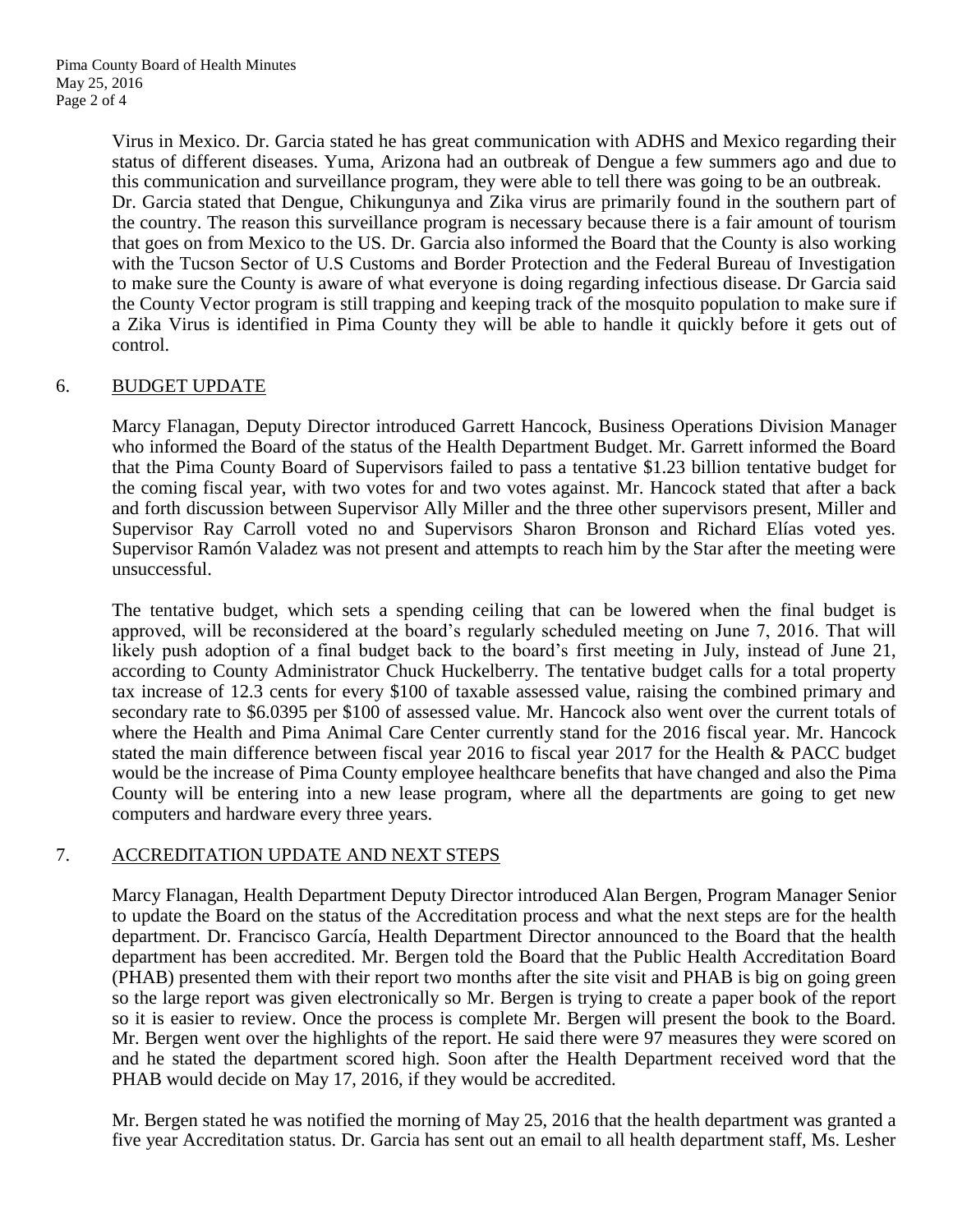and Mr. Huckelberry informing them of the five year Accreditation status that was received. Mr. Bergen also stated a press release is being worked on and PHAB has given them permission to use the Accreditation logo which states we are now an accredited health department, which can be placed on county letterhead, documents and wed sites. A certificate and frame will be given but won"t be received for another four weeks. The next step will required the department to resubmit an annual report due in June of every year to PHAB. It will need to address any changes the department has had that may affect the accreditation status and also improving certain measures that PHAB has requested for the department to address.

## 8. HEALTHY PIMA UPDATE

Marcy Flanagan, Health Department Deputy Director introduced Javier Herrera, Program Manager who gave a quick background and history of the beginning of Healthy Pima. The community engaged in a comprehensive community health needs assessment and improvement planning process in 2010-2013 and a publication of the Pima County Community Health Assessment, Pima County Community Health Assessment and the Community Health Improvement Plan was created in 2012-2013. The community health improvement planning resulted in the identification of 4 health priorities, which are Access to care, Health equity, Health literacy and Healthy lifestyles. Mr. Herrera stated that there are about 70 agencies and over 300 participants involved in Healthy Pima. The Community forum was held in April 2015 to review CHNA findings and identify the major community priorities and the result was anxiety and depression spectrum disorders, substance abuse and dependency, injuries and accidents and diabetes.

Mr. Herrera stated all the work that went into gathering information and creating these assessments help create the idea for Healthy Pima 2.0 which identified the need to "fine tune" Healthy Pima. A series of 4 Healthy Pima Leadership meetings were held, which consist of Chairs and Co-Chairs of the original for Healthy property areas. Each of the meetings had focused on a particular deliverable like the annual review, Creating the Healthy Pima mission and vision, what are the Healthy Pima roles and responsibilities and the Healthy Pima 2.0 Structure. They decided the Healthy Pima Mission would be "We work together to build a culture of health in Pima County. Every one. Every where. Every day. And the Vision is "Healthy now, wellness for generations to come". The Healthy Pima 2.0 structure is to developed to maintain the Health Priorities established by the CHA while identifying the most conducive way to incorporate the new priorities established by the CHNA. Mr. Herrera informed the Board that the next steps for Healthy Pima were to have a final meeting to discuss stakeholders, kickoff a planning meeting and to develop a new CHIP.

#### 9. HEALTH DEPARTMENT PUBLIC HEALTH WEEK DISPLAY WINNERS

Marcy Flanagan, Deputy Director informed the Board that the Health Department will start doing an department wide meeting twice a year to be able to inform the staff of changes and upcoming events that will be occurring and also the Employee Appreciation Day winners were announced. The display that won for most inspirational was the Strategic Integration Team and the display that won for best representation of the theme was the Pima Outreach Education Team and the display that won for most creative was the Pima Animal Care Center. The health department winners were presented with a trophy at the department wide meeting held on May 23, 2016.

#### 10. CALL TO AUDIENCE

There were no speakers from the audience.